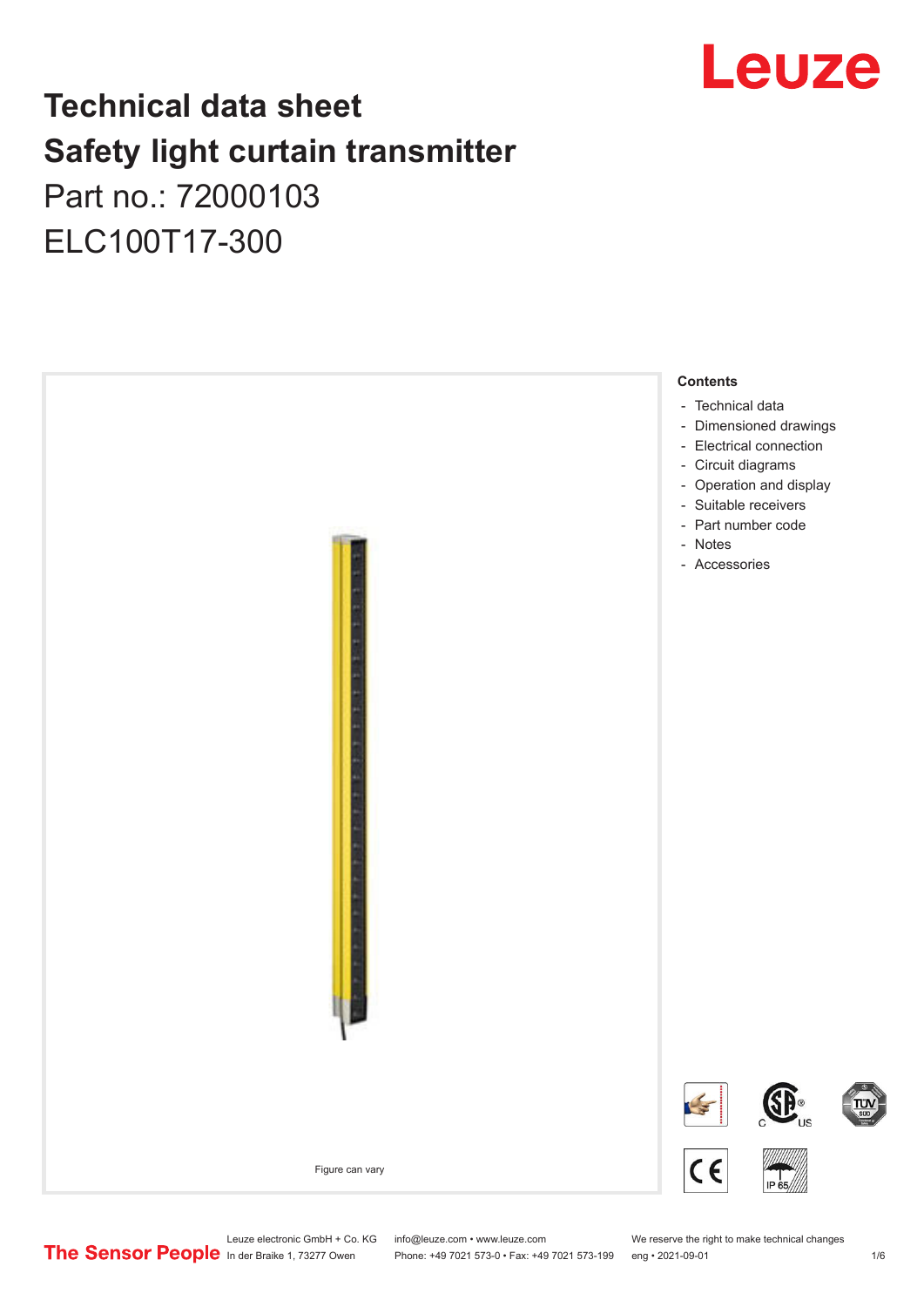## <span id="page-1-0"></span>**Technical data**

### **Basic data**

| <b>Series</b> | <b>ELC100</b>     |
|---------------|-------------------|
| Device type   | Transmitter       |
| Contains      | 2x sliding block  |
| Application   | Finger protection |

### **Characteristic parameters**

| 20 years, EN ISO 13849-1 |
|--------------------------|

### **Protective field data**

| Resolution              | $17 \text{ mm}$ |
|-------------------------|-----------------|
| Protective field height | 300 mm          |
| <b>Operating range</b>  | 0.53m           |

### **Optical data**

| Synchronization                 | Optical between transmitter and receiver     |
|---------------------------------|----------------------------------------------|
| Light source                    | LED, Infrared                                |
| Wavelength                      | 940 nm                                       |
| <b>Transmitted-signal shape</b> | Pulsed                                       |
| LED risk group                  | Exempt group (in acc. with EN<br>62471:2008) |

### **Electrical data**

**load, max.**

|  | <b>Protective circuit</b>                    | Overvoltage protection  |
|--|----------------------------------------------|-------------------------|
|  |                                              | Short circuit protected |
|  |                                              |                         |
|  | Performance data                             |                         |
|  | Supply voltage U <sub>B</sub>                | 24 V, DC, -20  20 %     |
|  | Current consumption, max.                    | 50 mA                   |
|  | <b>Connection</b>                            |                         |
|  |                                              |                         |
|  | Number of connections                        | 1 Piece(s)              |
|  |                                              |                         |
|  | <b>Connection 1</b>                          |                         |
|  | <b>Function</b>                              | Machine interface       |
|  | <b>Type of connection</b>                    | Connector               |
|  | <b>Thread size</b>                           | M <sub>12</sub>         |
|  | <b>Material</b>                              | Metal                   |
|  | No. of pins                                  | 4-pin                   |
|  |                                              |                         |
|  | <b>Cable properties</b>                      |                         |
|  | Permissible conductor cross<br>section, typ. | $0.25$ mm <sup>2</sup>  |
|  | Length of connection cable, max.             | 15 <sub>m</sub>         |
|  | Permissible cable resistance to              | $20 \Omega$             |

### **Mechanical data**

| Dimension (W x H x L)              | 34.7 mm x 315 mm x 35.4 mm                         |
|------------------------------------|----------------------------------------------------|
| <b>Housing material</b>            | Metal                                              |
| <b>Metal housing</b>               | Aluminum                                           |
| Lens cover material                | Plastic / PMMA                                     |
| <b>Material of end caps</b>        | Diecast zinc                                       |
| Net weight                         | 510 g                                              |
| <b>Housing color</b>               | Yellow, RAL 1021                                   |
| <b>Type of fastening</b>           | Groove mounting                                    |
|                                    | Mounting bracket                                   |
| <b>Operation and display</b>       |                                                    |
| Type of display                    | LED                                                |
| <b>Number of LEDs</b>              | 2 Piece(s)                                         |
| <b>Environmental data</b>          |                                                    |
| Ambient temperature, operation     | 055 °C                                             |
| Ambient temperature, storage       | $-30$ 70 °C                                        |
| Relative humidity (non-condensing) | 095%                                               |
|                                    |                                                    |
| <b>Certifications</b>              |                                                    |
| Degree of protection               | IP 65                                              |
| <b>Protection class</b>            | Ш                                                  |
| <b>Certifications</b>              | c CSA US                                           |
|                                    | TÜV Süd                                            |
| <b>Vibration resistance</b>        | $50 \text{ m/s}^2$                                 |
| Shock resistance, continuous shock | 15 g, 6 ms IEC 60068-2-27                          |
| Shock resistance, single shock     | 40 m/s <sup>2</sup> , 100,000 on each spatial axis |
| <b>US patents</b>                  | US 6,418,546 B                                     |
| <b>Classification</b>              |                                                    |
| <b>Customs tariff number</b>       | 85365019                                           |
| eCl@ss 5.1.4                       | 27272704                                           |
| eCl@ss 8.0                         | 27272704                                           |
| eCl@ss 9.0                         | 27272704                                           |
| eCl@ss 10.0                        | 27272704                                           |
| eCl@ss 11.0                        | 27272704                                           |
| <b>ETIM 5.0</b>                    | EC002549                                           |
| <b>ETIM 6.0</b>                    | EC002549                                           |

Leuze

Leuze electronic GmbH + Co. KG info@leuze.com • www.leuze.com We reserve the right to make technical changes ln der Braike 1, 73277 Owen Phone: +49 7021 573-0 • Fax: +49 7021 573-199 eng • 2021-09-01 2/6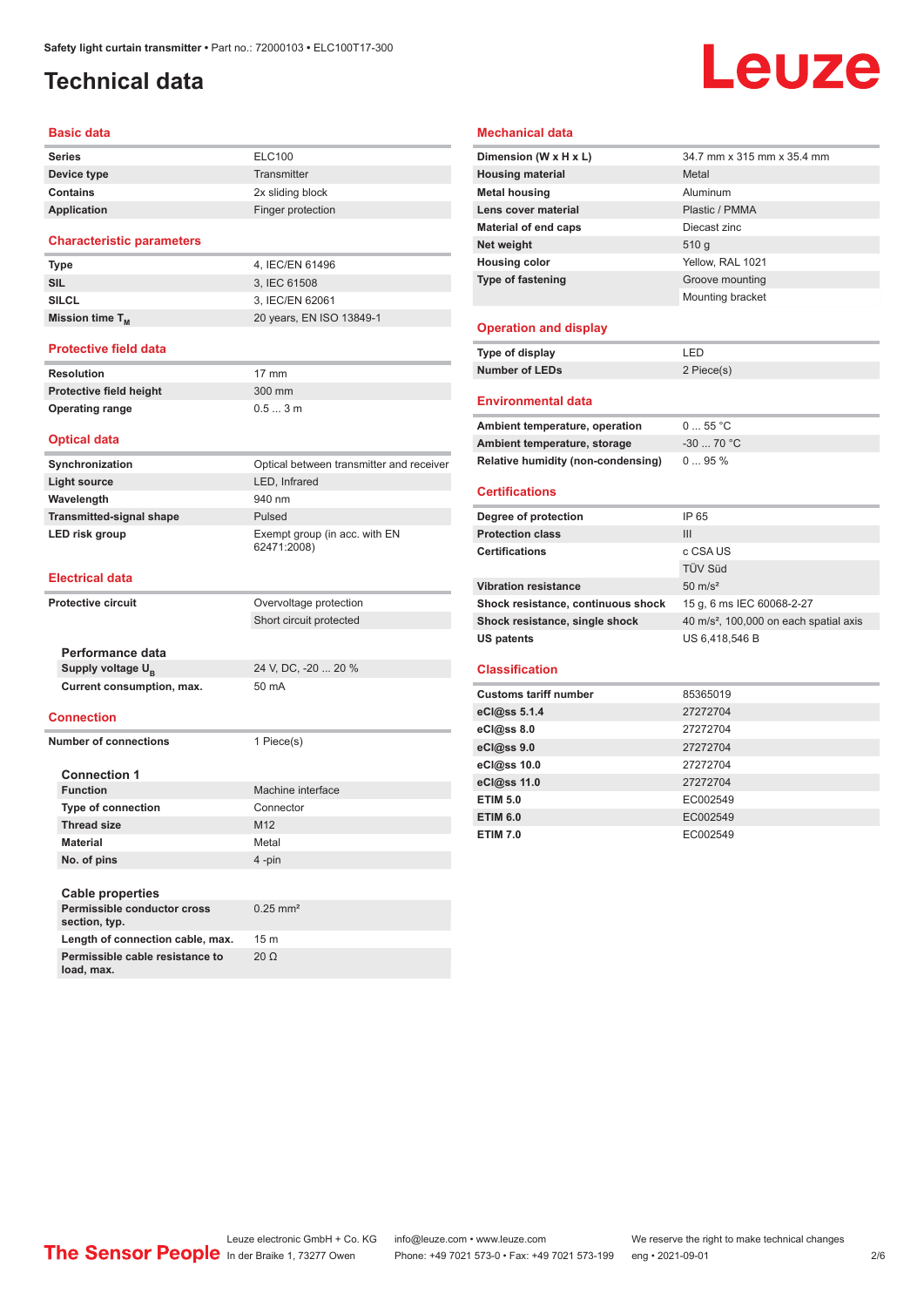## <span id="page-2-0"></span>**Dimensioned drawings**

All dimensions in millimeters



## **Electrical connection**

17.4

**Connection 1**

| <b>Function</b>    | Machine interface |
|--------------------|-------------------|
| Type of connection | Connector         |
| <b>Thread size</b> | M12               |
| <b>Type</b>        | Male              |
| <b>Material</b>    | Metal             |
| No. of pins        | $4 - pin$         |

### **Pin Pin assignment Conductor Conductor Color**

|            | $+24V$ | <b>Brown</b> |
|------------|--------|--------------|
|            | n.c.   | White        |
| ×.         | 0 V    | <b>Blue</b>  |
| $\sqrt{2}$ | n.c.   | <b>Black</b> |



## Leuze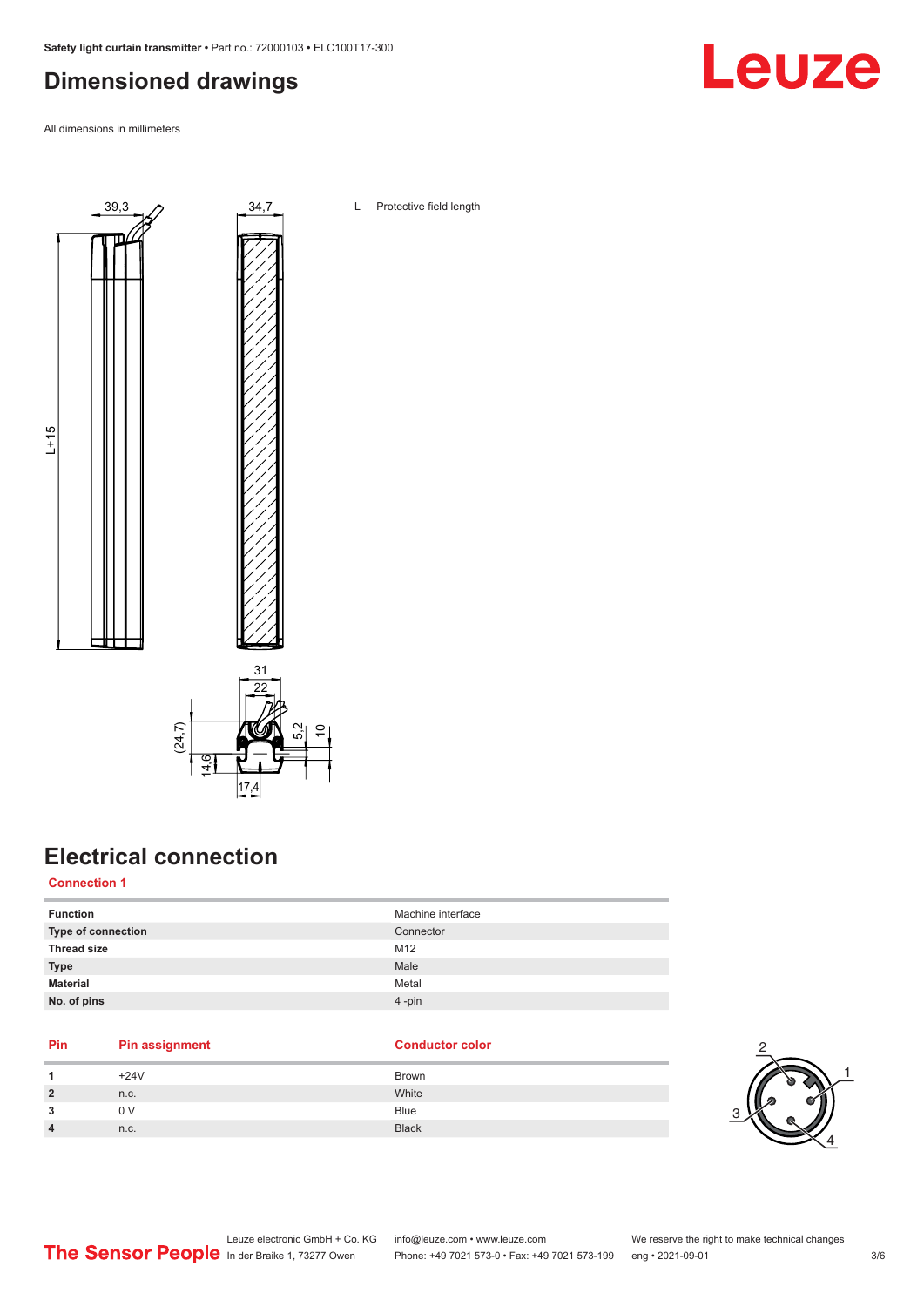### <span id="page-3-0"></span>**Circuit diagrams**

# Leuze

### Connection diagram transmitter



### **Operation and display**

| <b>LED</b>     | <b>Display</b>                                                  | <b>Meaning</b>      |
|----------------|-----------------------------------------------------------------|---------------------|
|                | Red, flashing                                                   | Error               |
|                | Flash sequence 2x ON/OFF (250 ms), followed by a pause (750 ms) | Connection error    |
|                | Red, flashing, 10 Hz                                            | Device error        |
| $\overline{2}$ | Off                                                             | Device switched off |
|                | On                                                              | Device switched on  |

### **Suitable receivers**

| Part no. | <b>Designation</b> | <b>Article</b>                   | <b>Description</b>                                                                                                        |
|----------|--------------------|----------------------------------|---------------------------------------------------------------------------------------------------------------------------|
| 72001103 | ELC110R17-300      | Safety light curtain<br>receiver | Resolution: 17 mm<br>Protective field height: 300 mm<br>Response time: 5.6 ms<br>Connection: Connector, M12, Metal, 4-pin |

### **Part number code**

| Part designation: ELC1yyzaa-hhhh |                                                     |  |  |
|----------------------------------|-----------------------------------------------------|--|--|
| <b>ELC</b>                       | <b>Safety light curtain</b>                         |  |  |
| x                                | 1: ELC100                                           |  |  |
| yy                               | 00: transmitter<br>10: receiver - automatic restart |  |  |
| z                                | Device type<br>T: transmitter<br>R: receiver        |  |  |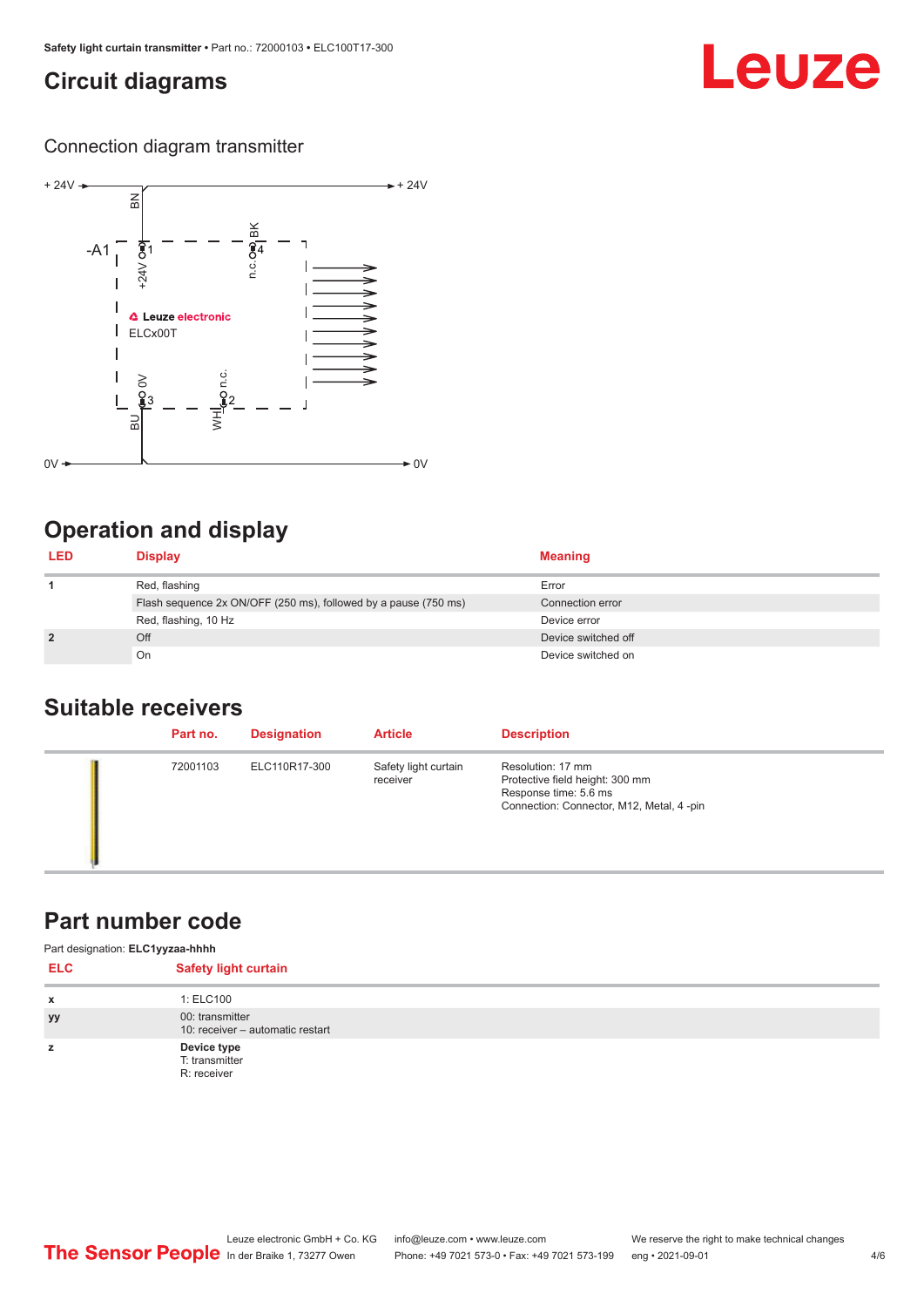### <span id="page-4-0"></span>**Part number code**

| <b>ELC</b> | <b>Safety light curtain</b>                                                                     |
|------------|-------------------------------------------------------------------------------------------------|
| a          | <b>Resolution</b><br>$17:17 \, \text{mm}$<br>$30:30$ mm                                         |
| hhhh       | Protective field height<br>300  1500: from 300 mm to 1500 mm                                    |
|            | <b>Note</b>                                                                                     |
|            | $\&$ A list with all available device types can be found on the Leuze website at www.leuze.com. |

### **Notes**

| Observe intended use!                                                                                                                     |
|-------------------------------------------------------------------------------------------------------------------------------------------|
| $\&$ The product may only be put into operation by competent persons.<br>$\phi$ Only use the product in accordance with its intended use. |

### **Accessories**

## Connection technology - Connection cables

|        |            | Part no. | <b>Designation</b> | <b>Article</b>   | <b>Description</b>                                                                                                                                          |
|--------|------------|----------|--------------------|------------------|-------------------------------------------------------------------------------------------------------------------------------------------------------------|
| $\Box$ | <b>ALL</b> | 50133860 | KD S-M12-5A-P1-050 | Connection cable | Connection 1: Connector, M12, Axial, Female, A-coded, 5-pin<br>Connection 2: Open end<br>Shielded: Yes<br>Cable length: 5,000 mm<br>Sheathing material: PUR |

## Mounting technology - Swivel mounts

| Part no. | <b>Designation</b> | <b>Article</b>       | <b>Description</b>                                                                                                                                                                                                                              |
|----------|--------------------|----------------------|-------------------------------------------------------------------------------------------------------------------------------------------------------------------------------------------------------------------------------------------------|
| 424432   | <b>BT-2SB05</b>    | Mounting bracket set | Design of mounting device: Mounting clamp<br>Fastening, at system: Through-hole mounting<br>Mounting bracket, at device: Clampable, On the lateral C-groove<br>Type of mounting device: Turning, 8°<br>Swivel range: -8  8 °<br>Material: Metal |

Leuze